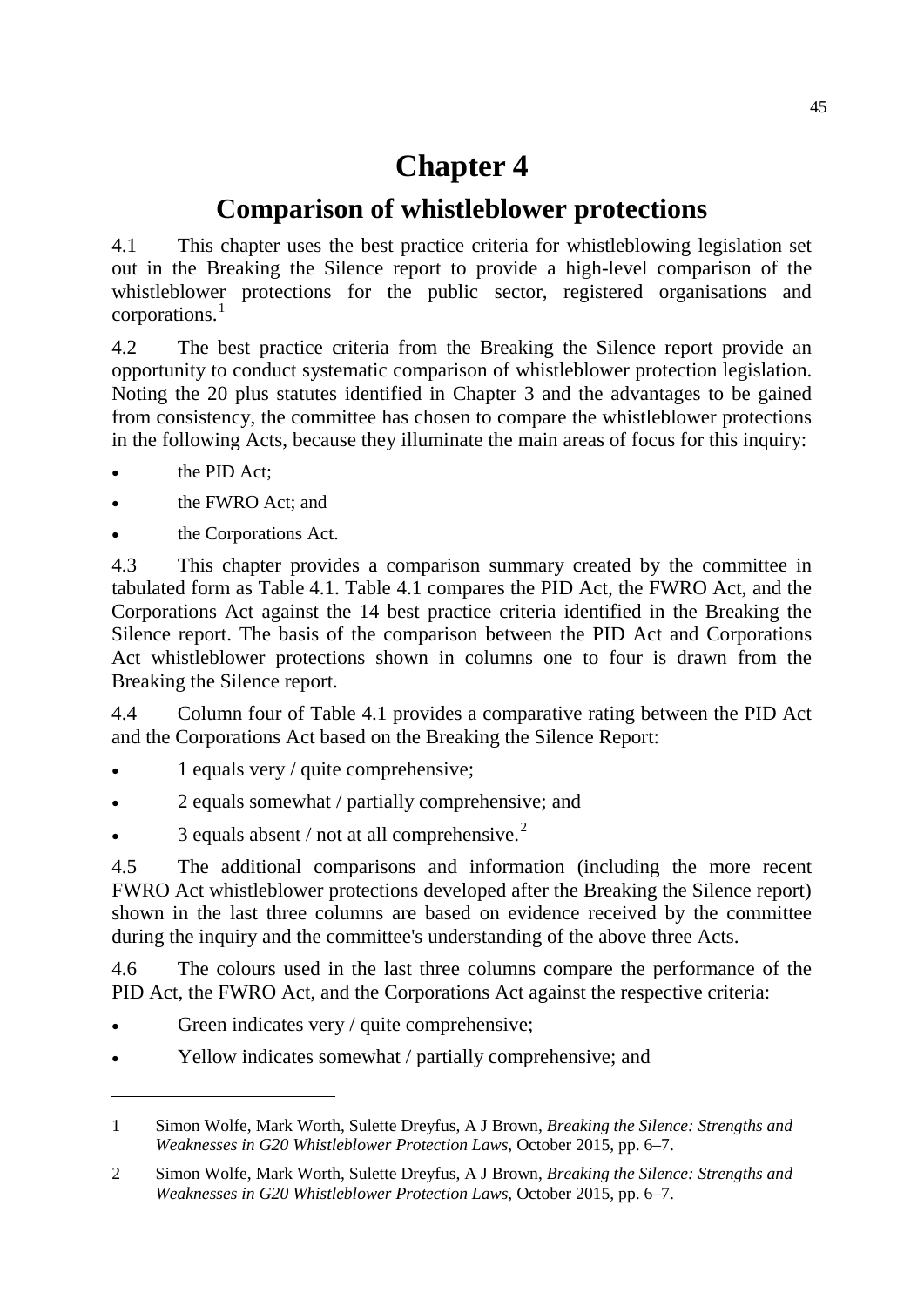• Red indicates absent / not at all comprehensive.

4.7 The committee acknowledges that the comparisons and the information in Table 4.1 represent a high level summary, and the committee recognises that future legislative change may improve on the details of the provisions.

4.8 In addition to a comparison against the best practice criteria, a number of other potential areas for reform are included in the last section of Table 4.1.

4.9 The committee's recommendations for reform based on Table 4.1 are set out in subsequent chapters.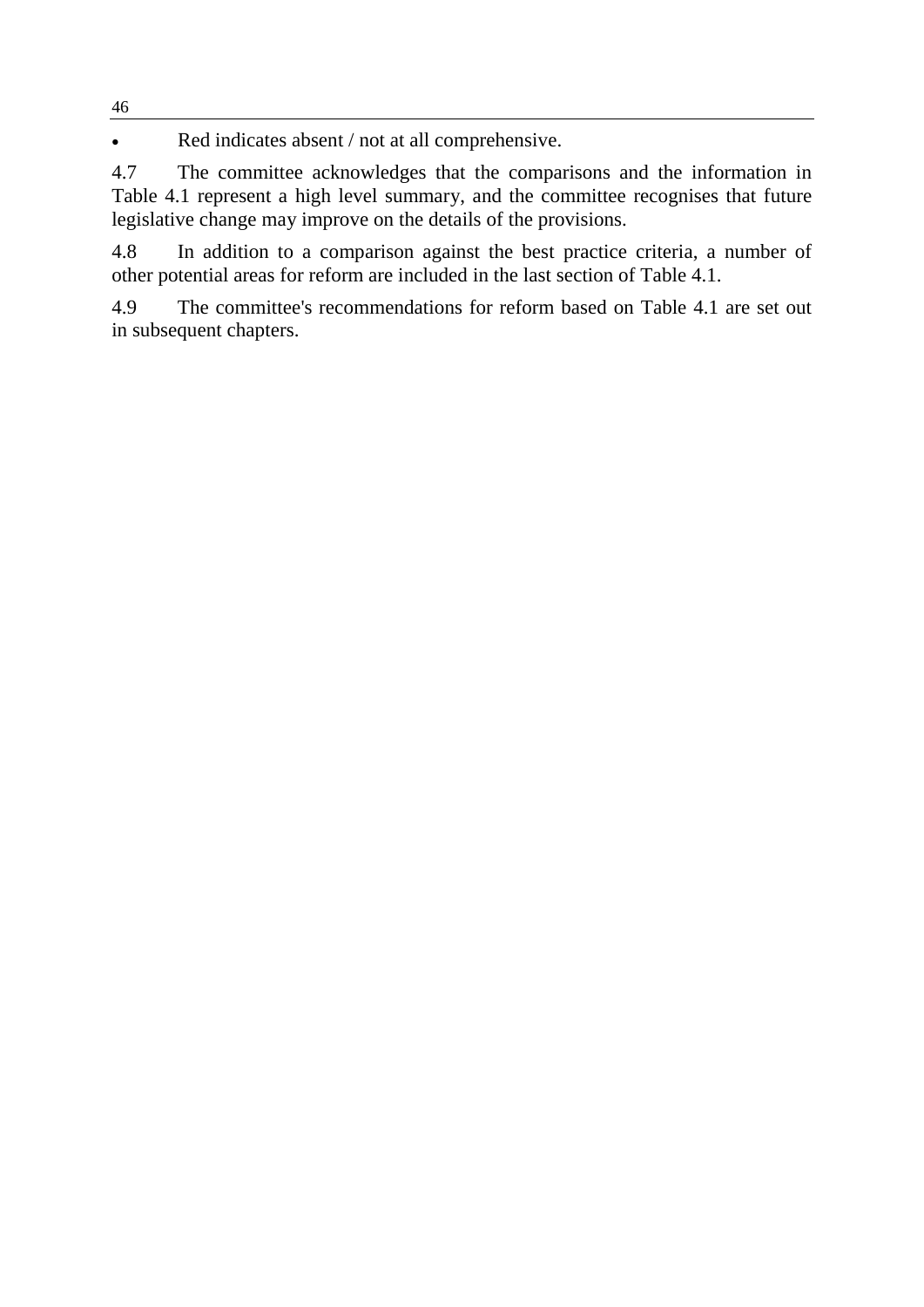| <b>Best Practice Criteria for Whistleblowing Legislation</b><br>Ratings (1 = Very / quite comprehensive, 2 = Somewhat / partially<br>comprehensive, $3 =$ Absent / not at all comprehensive) |                                                           |                                                                                                                                                                                                                | Performance of whistleblowing legislation against best practice criteria<br>Green = $very / quite comprehensive$<br>$Y$ ellow = somewhat / partially comprehensive<br>$Red = absent / not at all comprehensive$ |                                                                                                                                                                                                                                                                                                                                               |                                                                                                                                                                              |                                                                                                                                          |
|----------------------------------------------------------------------------------------------------------------------------------------------------------------------------------------------|-----------------------------------------------------------|----------------------------------------------------------------------------------------------------------------------------------------------------------------------------------------------------------------|-----------------------------------------------------------------------------------------------------------------------------------------------------------------------------------------------------------------|-----------------------------------------------------------------------------------------------------------------------------------------------------------------------------------------------------------------------------------------------------------------------------------------------------------------------------------------------|------------------------------------------------------------------------------------------------------------------------------------------------------------------------------|------------------------------------------------------------------------------------------------------------------------------------------|
| Rating<br>(public/<br><b>Criterion</b><br><b>Description</b><br>private)                                                                                                                     |                                                           |                                                                                                                                                                                                                | <b>Public Interest</b><br><b>Disclosure Act 2013</b>                                                                                                                                                            | <b>Fair Work (Registered</b><br><b>Organisations</b> ) Act<br>2009                                                                                                                                                                                                                                                                            | <b>Corporations Act 2001</b>                                                                                                                                                 |                                                                                                                                          |
| 1                                                                                                                                                                                            | <b>Broad</b><br>coverage of<br>organisations              | Comprehensive coverage<br>of organisations in the<br>sector (e.g. few or no<br>'carve-outs').                                                                                                                  | 2/2                                                                                                                                                                                                             | Sections $29 - 33$ , $71 - 72 -$<br>Excludes wrong doing by<br>members of Parliament,<br>ministerial staff or the<br>judiciary, intelligence.                                                                                                                                                                                                 | Section 337A – Registered<br>organisations.                                                                                                                                  | Section $1317AA(1a)$ –<br>provides for disclosures<br>about companies.                                                                   |
| $\overline{2}$                                                                                                                                                                               | <b>Broad</b><br>definition of<br>reportable<br>wrongdoing | Broad definition of<br>reportable wrongdoing<br>that harms or threatens<br>the public interest (e.g.<br>including corruption,<br>financial misconduct and<br>other legal, regulatory<br>and ethical breaches). | 1/3                                                                                                                                                                                                             | Section $29 - \text{covers}$<br>contraventions of<br>Commonwealth, state,<br>territory or foreign laws;<br>corruption or perverting the<br>course of justice;<br>abuse of public trust;<br>fabrication or misconduct<br>relating to scientific advice;<br>wastage of public resources;<br>and danger to health, safety<br>or the environment. | Section $6$ – contraventions<br>of the FWRO Act, Fair<br>Work Act or the<br><b>Competition and</b><br>Consumer Act 2010, or<br>offence against a law of<br>the Commonwealth. | Section $1317AA(1d)$ –<br>provides for contravention<br>of a provision of the<br>corporations legislation.                               |
| 3                                                                                                                                                                                            | <b>Broad</b><br>definition of<br>whistleblowers           | Broad definition of<br>'whistleblowers' whose<br>disclosures are protected<br>(e.g. including employees,<br>contractors, volunteers and                                                                        | 1/3                                                                                                                                                                                                             | Sections 7, 26(1)(a), 69 – by<br>current or former individual<br>public official (including<br>contractors, subcontractors<br>and their staff).                                                                                                                                                                                               | Section $337A(1)$ – current<br>and former officers,<br>employees, members of<br>the organisations and its<br>contractors.                                                    | Section 1317AA(1a) only<br>provides for current<br>officers, employees of a<br>company or a contractor s or<br>a contractor's employees. |

## **Table 4.1: Comparison of whistleblower protection legislation.**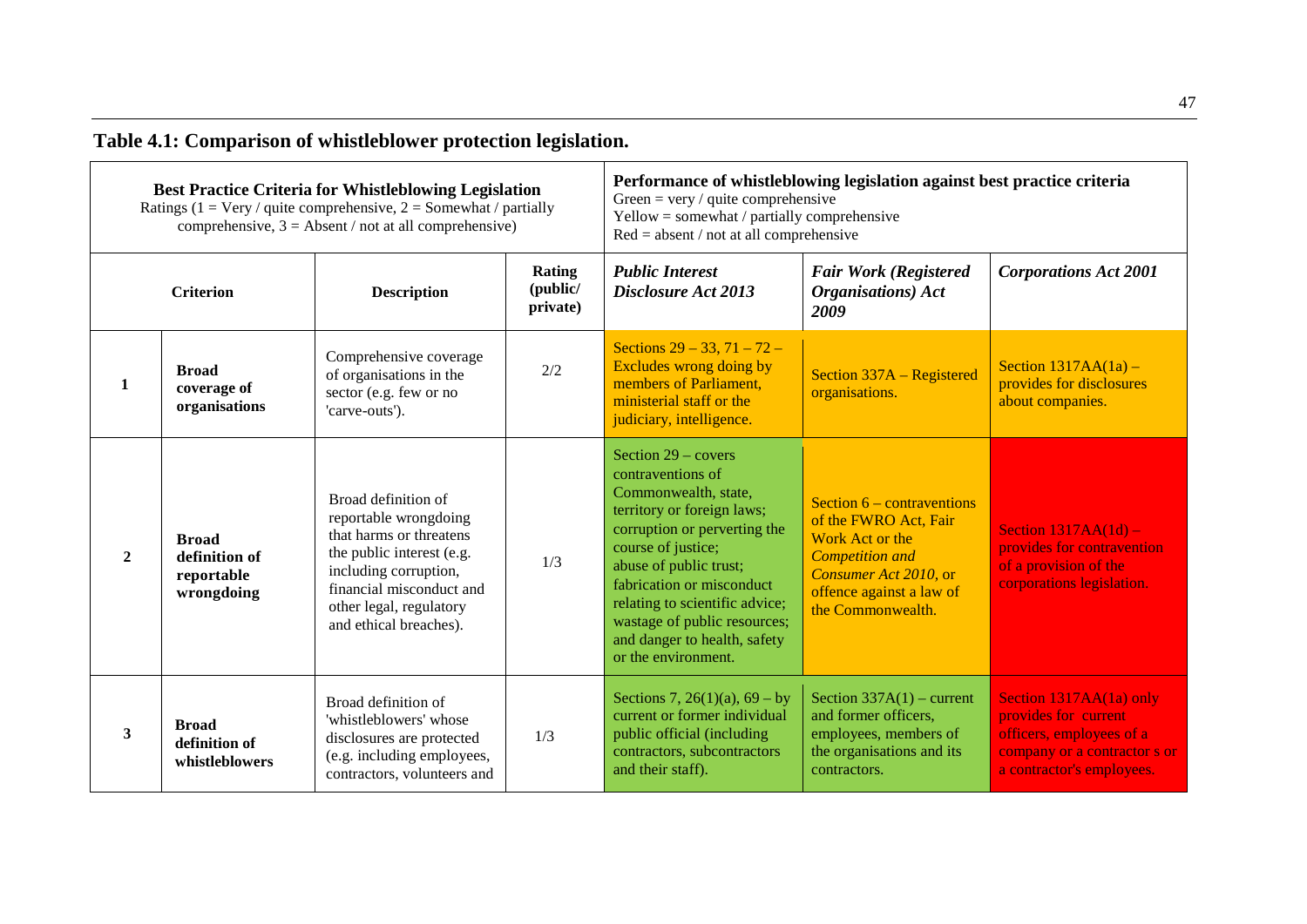| ×<br>۰, |
|---------|
|---------|

|   |                                                                       | other insiders).                                                                                                                                                                                                               |     |                                                                                                                                                                                                                                                                                                                            |                                                                                                                                                                                |                                                                                                                                                                                                                             |
|---|-----------------------------------------------------------------------|--------------------------------------------------------------------------------------------------------------------------------------------------------------------------------------------------------------------------------|-----|----------------------------------------------------------------------------------------------------------------------------------------------------------------------------------------------------------------------------------------------------------------------------------------------------------------------------|--------------------------------------------------------------------------------------------------------------------------------------------------------------------------------|-----------------------------------------------------------------------------------------------------------------------------------------------------------------------------------------------------------------------------|
| 4 | Range of internal /<br>regulatory<br>reporting channels               | Full range of internal (i.e.<br>organisational) and<br>regulatory agency<br>reporting channels.                                                                                                                                | 1/2 | Section $26 - An$ authorised<br>internal recipient or any<br>supervisor<br>Section 34: 'authorised<br>internal recipient' includes<br>authorised officers in an<br>agency, but also includes<br>any regulators i.e.<br>Ombudsman/IGIS or any<br>'investigative agency' with<br>the power to investigate the<br>disclosure. | Section $337A(1b)$ – does<br>not appear to provide<br>protection for disclosures<br>within a registered<br>organisation, but does<br>allow disclosure to a<br>regulator.       | Section $1317AA(1b)$ –<br>allows the disclosure to be<br>made to an authorised<br>officer, a director,<br>secretary or senior<br>manager of the company,<br>the company's auditor or<br>member of an audit team<br>or ASIC. |
| 5 | <b>External</b><br>reporting<br>channels<br>(third party /<br>public) | Protection extends to same<br>disclosures made publicly<br>or to third parties (external<br>disclosures e.g. to media,<br>NGOs, labour unions,<br>Parliament members) if<br>justified or necessitated by<br>the circumstances. | 2/3 | Section $26 - Any person$<br>other than a foreign public<br>official.<br>May disclose to a legal<br>practitioner to seek legal<br>advice.<br>However, aspects of<br>intelligence are excluded.                                                                                                                             | Section $337A(1b) -$ does<br>not appear to provide<br>protection for external<br>disclosures, except to a<br>lawyer to assist with<br>advice and submission to<br>a regulator. | Section 1317AA – does not<br>appear to provide for<br>external disclosures.                                                                                                                                                 |
| 6 | <b>Thresholds</b><br>for protection                                   | Workable thresholds for<br>protection (e.g. honest<br>and reasonable belief of<br>wrongdoing, including<br>protection for 'honest<br>mistakes'; and no<br>protection for knowingly<br>false disclosures or<br>information).    | 1/2 | Section $26 -$ discloser<br>believes on reasonable<br>grounds that the information<br>tends to show one or more<br>instances of disclosable<br>conduct. Other provisions<br>also apply.                                                                                                                                    | Section $337A(1c, 3c)$ –<br>The discloser has<br>reasonable grounds to<br>suspect that the<br>information indicates one<br>or more instances of<br>disclosable conduct.        | Section $1317AA(1d, 1e)$ –<br>requires the discloser to<br>make the disclosure in good<br>faith and with reasonable<br>grounds to suspect.                                                                                  |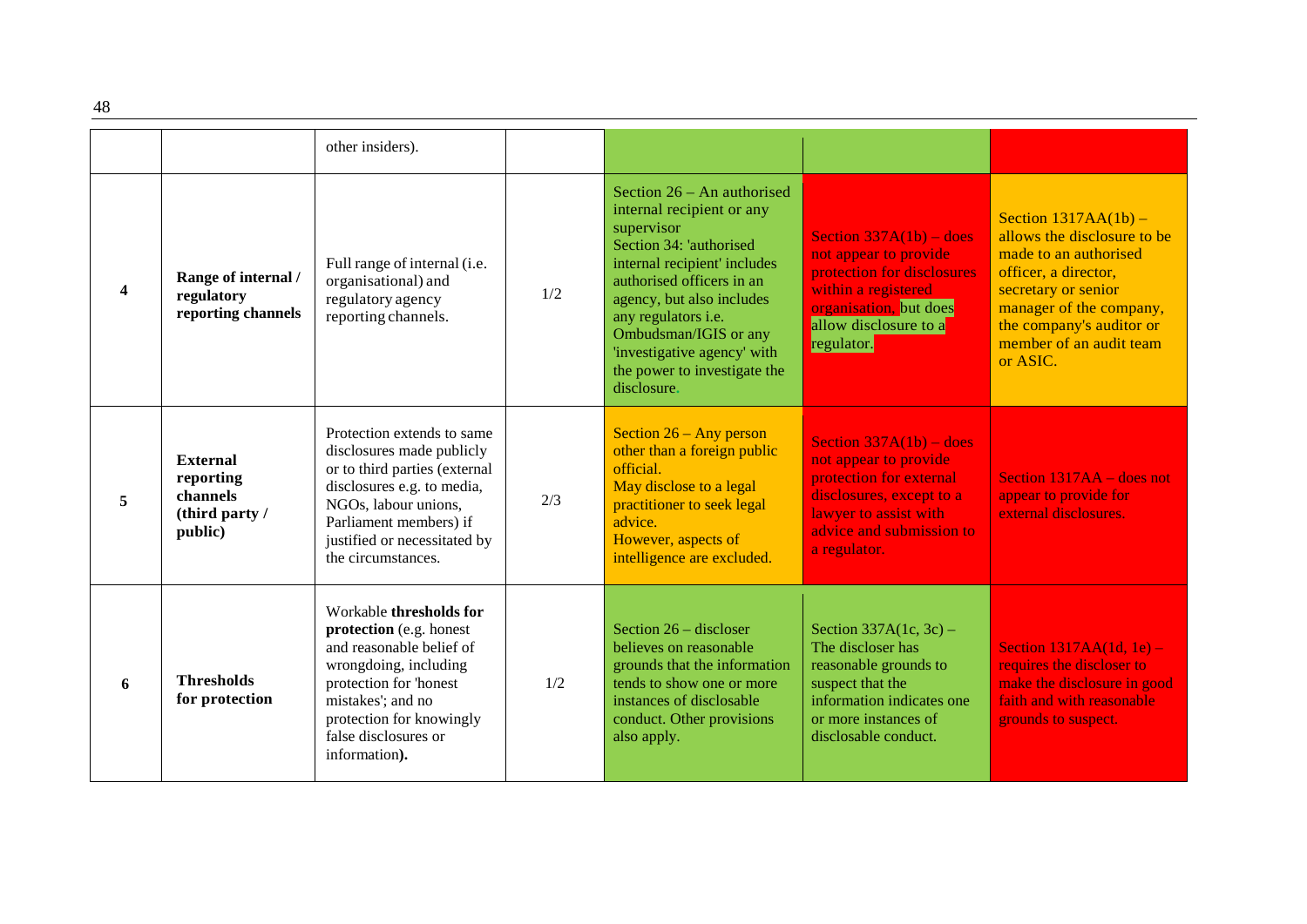| 7 | <b>Provision</b><br>and<br>protections<br>for<br>anonymous<br>reporting | Protections extend to<br>disclosures made<br>anonymously by ensuring<br>that a discloser (a) has the<br>opportunity to report<br>anonymously and (b) is<br>protected if later<br>identified.                                                                                                                                              | 2/3 | Section $28(2)$ – provides for<br>anonymous disclosure.                                                                                                                                                                                                             | The FWRO Act does not<br>appear to explicitly provide<br>for anonymous disclosures.<br>The December 2016<br>amendment deleted the<br>requirement for name to be<br>provided.                                                                                                                                                                                       | Section $1317AA(1c)$ –<br>requires the whistleblower to<br>disclose their name.                                                                                                                                               |
|---|-------------------------------------------------------------------------|-------------------------------------------------------------------------------------------------------------------------------------------------------------------------------------------------------------------------------------------------------------------------------------------------------------------------------------------|-----|---------------------------------------------------------------------------------------------------------------------------------------------------------------------------------------------------------------------------------------------------------------------|--------------------------------------------------------------------------------------------------------------------------------------------------------------------------------------------------------------------------------------------------------------------------------------------------------------------------------------------------------------------|-------------------------------------------------------------------------------------------------------------------------------------------------------------------------------------------------------------------------------|
| 8 | Confidentiality<br>protected                                            | Protections include<br>requirements for<br>confidentiality of<br>disclosures.                                                                                                                                                                                                                                                             | 1/2 | Section $20$ – provides<br>offences for use or<br>disclosure of identifying<br>information.<br>Section $21$ – protects<br>discloser's identity in courts<br>or tribunals.<br>Section 65 provides<br>offences for use or<br>disclosure of identifying<br>information | The FWRO Act does not<br>appear to explicitly provide<br>for the subsequent<br>protection of the<br>whistleblowers identity.                                                                                                                                                                                                                                       | Section $1317AE -$ provides<br>offences for:<br>- disclosing information<br>disclosed in the disclosure;<br>- the identity of the<br>discloser;<br>- information likely to lead<br>to the identification of the<br>discloser. |
| 9 | <b>Internal disclosure</b><br>procedures<br>required                    | Comprehensive<br>requirements for<br>organisations to have<br>internal disclosure<br>procedures (including<br>requirements to<br>establish reporting<br>channels, to have<br>internal investigation<br>procedures, and to have<br>procedures for<br>supporting and<br>protecting internal<br>whistleblowers from<br>point of disclosure). | 1/3 | Sections $58-62$ – requires<br>the establishment of<br>procedures for facilitating<br>and dealing with PIDs,<br>including assessment of<br>risks of reprisals,<br>confidentiality of<br>investigations, protection of<br>whistleblowers.                            | The FWRO Act does not<br>appear to require registered<br>organisations to have<br>internal disclosure<br>procedures, aside from<br>investigation procedures by<br>a Director who is an<br>authorised official.<br><b>Requirements for reporting</b><br>channels and procedures for<br>supporting and protecting<br>internal whistleblowers<br>appear to be absent. | <b>The Corporations Act does</b><br>not appear to provide<br>explicit requirements.                                                                                                                                           |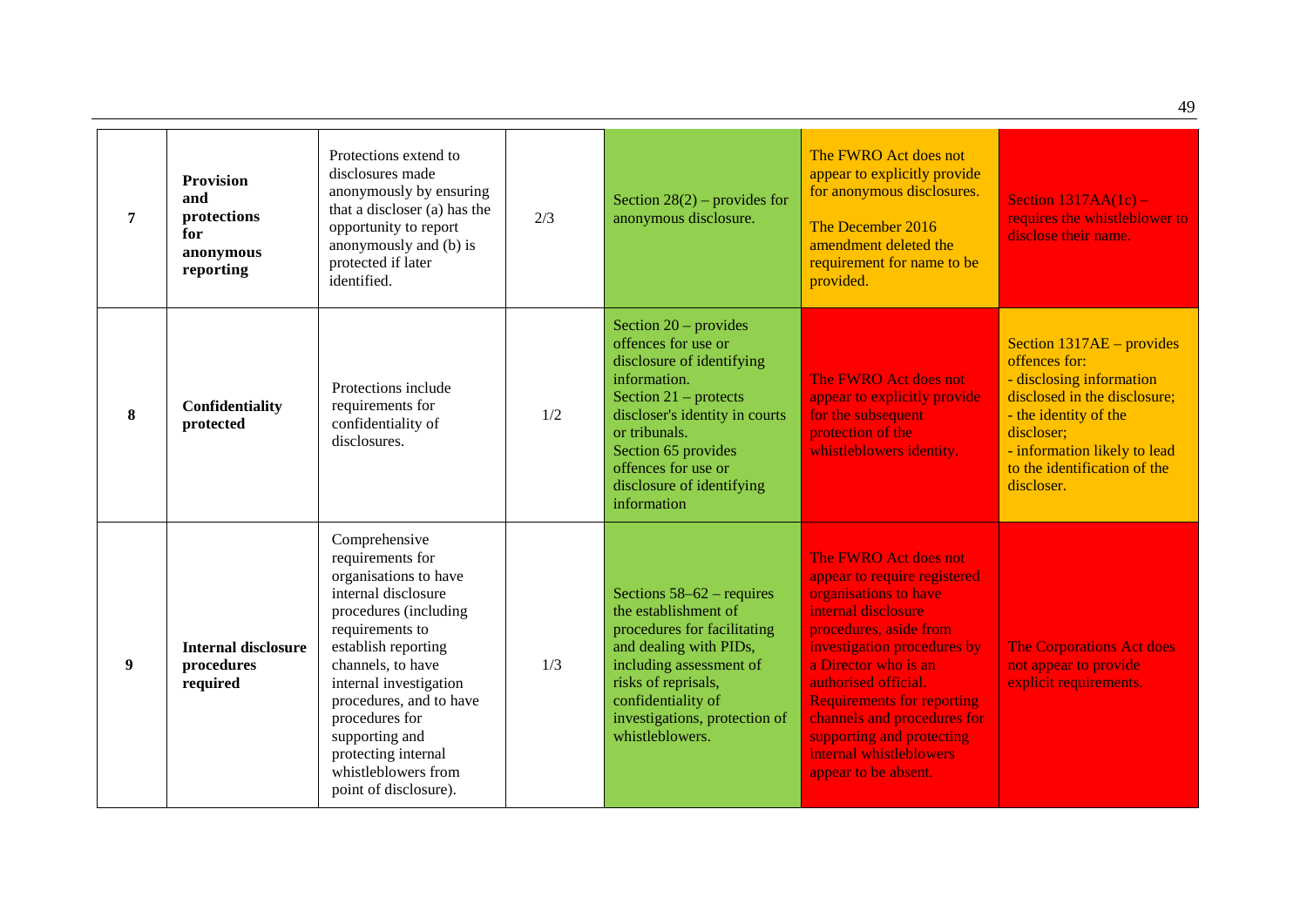| 10        | <b>Broad</b><br>protections<br>against<br>retaliation | Protections apply to a<br>wide range of retaliatory<br>actions and detrimental<br>outcomes (e.g. relief from<br>legal liability, protection<br>from prosecution, direct<br>reprisals, adverse<br>employment action,<br>harassment).                                                                                      | 1/3 | Sections $9-12$ – Protection<br>from legal liability,<br>contractual remedies, and<br>privilege from defamation.<br>Section 13 – Protection<br>from reprisals including<br>dismissal, injury, alteration<br>of position and<br>discrimination.                                                           | Section 337B – Protection<br>from legal liability,<br>contractual remedies, and<br>privilege from defamation.<br>Section 337BA – Protection<br>from reprisals, including<br>dismissal, injury, alteration<br>of position, discrimination,<br>harassment, harm including<br>psychological harm and<br>damage to property or<br>reputation. | Section1317AB - Protection<br>from legal liability and<br>contract termination.                                                                                                                                                                                                                                                                                      |
|-----------|-------------------------------------------------------|--------------------------------------------------------------------------------------------------------------------------------------------------------------------------------------------------------------------------------------------------------------------------------------------------------------------------|-----|----------------------------------------------------------------------------------------------------------------------------------------------------------------------------------------------------------------------------------------------------------------------------------------------------------|-------------------------------------------------------------------------------------------------------------------------------------------------------------------------------------------------------------------------------------------------------------------------------------------------------------------------------------------|----------------------------------------------------------------------------------------------------------------------------------------------------------------------------------------------------------------------------------------------------------------------------------------------------------------------------------------------------------------------|
| <b>11</b> | Comprehensive<br>remedies for<br>retaliation          | Comprehensive and<br>accessible civil and/or<br>employment remedies<br>for whistleblowers who<br>suffer detrimental action<br>(e.g. compensation<br>rights, injunctive relief;<br>with realistic burden on<br>employers or other<br>reprisors to demonstrate<br>detrimental action was<br>not related to<br>disclosure). | 2/2 | Section 14 – Compensation<br>Section $15$ – Injunctions and<br>apologies<br>Section 16 – Reinstatement<br>Section $18 - \text{Costs}$ only if<br>vexatious<br>No reverse onus<br>Section 14 allows for a court<br>to require both an individual<br>reprisor and the organisation<br>to pay compensation. | Section $337BB -$<br>Compensation<br><b>Injunctions</b><br>Apologies<br>Reinstatement<br><b>Exemplary damages</b><br>Section 337BC - Costs only<br>if vexatious<br>No reverse onus                                                                                                                                                        | Section $1317AD -$<br><b>Compensation</b><br>The Act does not appear to<br>provide for:<br><b>Injunctions</b><br><b>Apologies</b><br><b>Reinstatement</b><br><b>Exemplary Damages</b><br><b>Costs only if vexatious</b><br>Note: civil remedies are<br><b>ONLY</b> available if a<br>criminal offence of reprisal<br>is shown to have been taken.<br>No reverse onus |
| 12        | <b>Sanctions for</b><br>retaliators                   | Criminal, and/or<br>disciplinary sanctions<br>against those responsible<br>for retaliation.                                                                                                                                                                                                                              | 1/3 | Section 19 – Offences<br>No Civil penalties, but<br>sections 14, 15 and $16$<br>provide that a person may<br>still be held liable for taking<br>reprisal action.                                                                                                                                         | Section 337BD - Civil<br>penalties<br><b>Section 337BE Criminal</b><br>offences                                                                                                                                                                                                                                                           | Section 1317AC prohibits<br>victimisation including<br>detriment and threats and<br>includes a criminal offence.                                                                                                                                                                                                                                                     |

50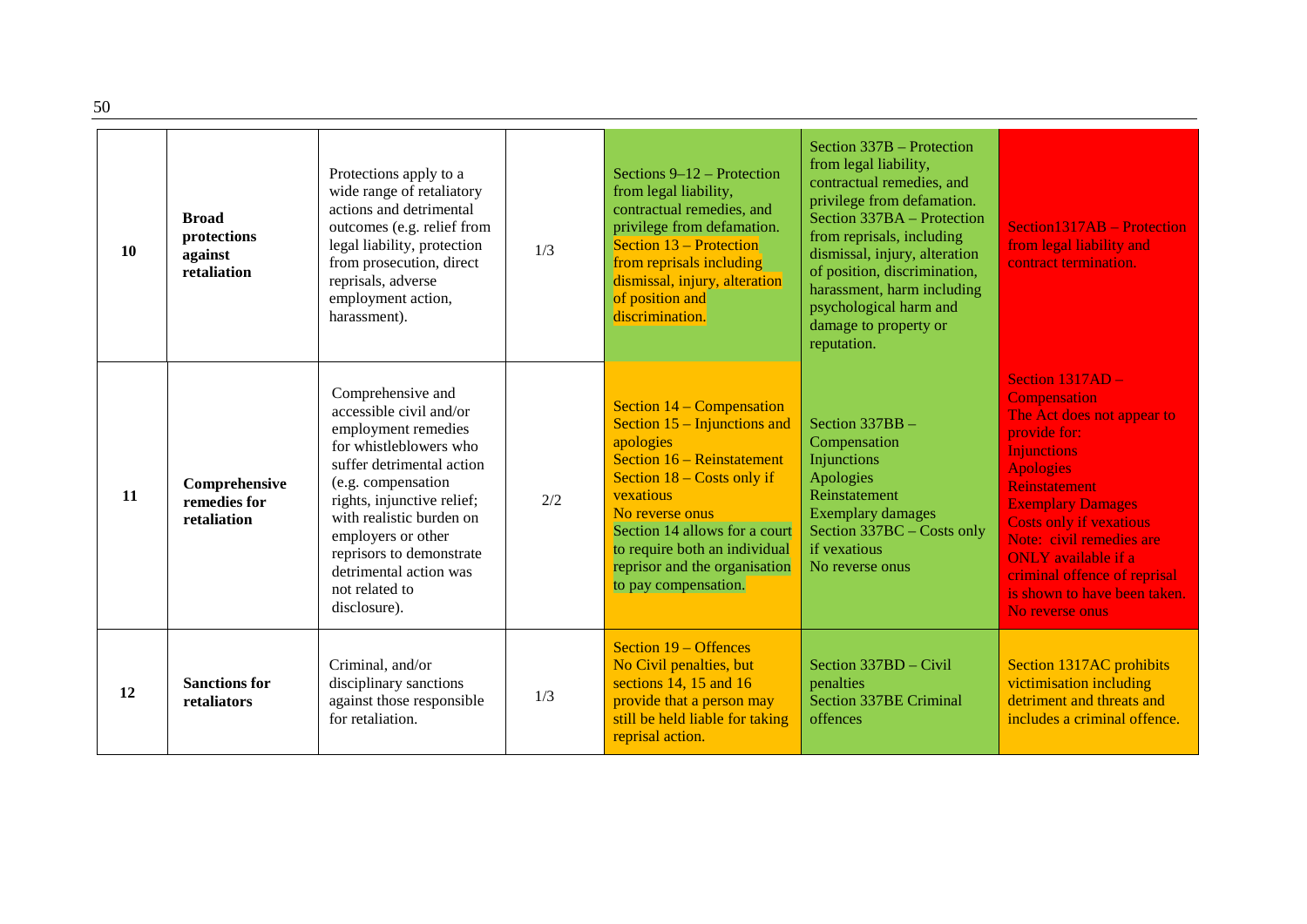| 13 | <b>Oversight authority</b>               | Oversight by an<br>independent<br>whistleblower<br>investigation / complaints<br>authority or tribunal.                                                                                                                   | 1/3 | Section 50A – The<br>Ombudsman must be<br>informed of decisions not to<br>investigate.<br>Section $52$ – The<br>Ombudsman may extend<br>time limits.<br>Section $62 - The$<br>Ombudsman must provide<br>assistance in relation to the<br>operation of the Act,<br>conduct education and<br>awareness. Section 74 – The<br>Ombudsman may set<br>standards.<br>However, no tribunal<br>option, only court action is<br>available. | Sections 337CA, 337CB<br>provide for the Registered<br><b>Organisations Commission</b><br>to conduct investigations<br>and extend time limits. It is<br>unclear whether tribunal<br>function is available or<br>whether matters can only be<br>pursued through the courts. | <b>While ASIC has</b><br>investigative powers and has<br>established an Office of the<br>Whistleblower, the Act does<br>not appear to provide for<br>further oversight functions<br>or a tribunal.                   |
|----|------------------------------------------|---------------------------------------------------------------------------------------------------------------------------------------------------------------------------------------------------------------------------|-----|---------------------------------------------------------------------------------------------------------------------------------------------------------------------------------------------------------------------------------------------------------------------------------------------------------------------------------------------------------------------------------------------------------------------------------|----------------------------------------------------------------------------------------------------------------------------------------------------------------------------------------------------------------------------------------------------------------------------|----------------------------------------------------------------------------------------------------------------------------------------------------------------------------------------------------------------------|
| 14 | <b>Transparent use of</b><br>legislation | Requirements for<br>transparency and<br>accountability on use of<br>the legislation (e.g. annual<br>public reporting, and<br>provisions that override<br>confidentiality clauses in<br>employer-employee<br>settlements). | 1/3 | Section $76 - The$<br>Ombudsman must prepare<br>annual reports to<br>Parliament.<br>Section 10 - May provide<br>protection from<br>confidentiality clauses.                                                                                                                                                                                                                                                                     | The Act does not appear to<br>have explicit requirements<br>for annual reporting in<br>relation to whistleblower<br>protections.<br>Section 337B – May provide<br>protection from<br>confidentiality clauses.                                                              | The Act does not appear to<br>have explicit requirements<br>for annual reporting in<br>relation to whistleblower<br>protections.<br>Section $1317AB(1) - May$<br>provide protection from<br>confidentiality clauses. |

Sources: Columns 1–4: Simon Wolfe, Mark Worth, Sulette Dreyfus, A J Brown, *Breaking the Silence: Strengths and Weaknesses in G20 Whistleblower Protection Laws,* October 2015, pp. 6–7; Columns 5–7 represent the committee's analysis of PID Act, FWRO Act and Corporations Act*.*